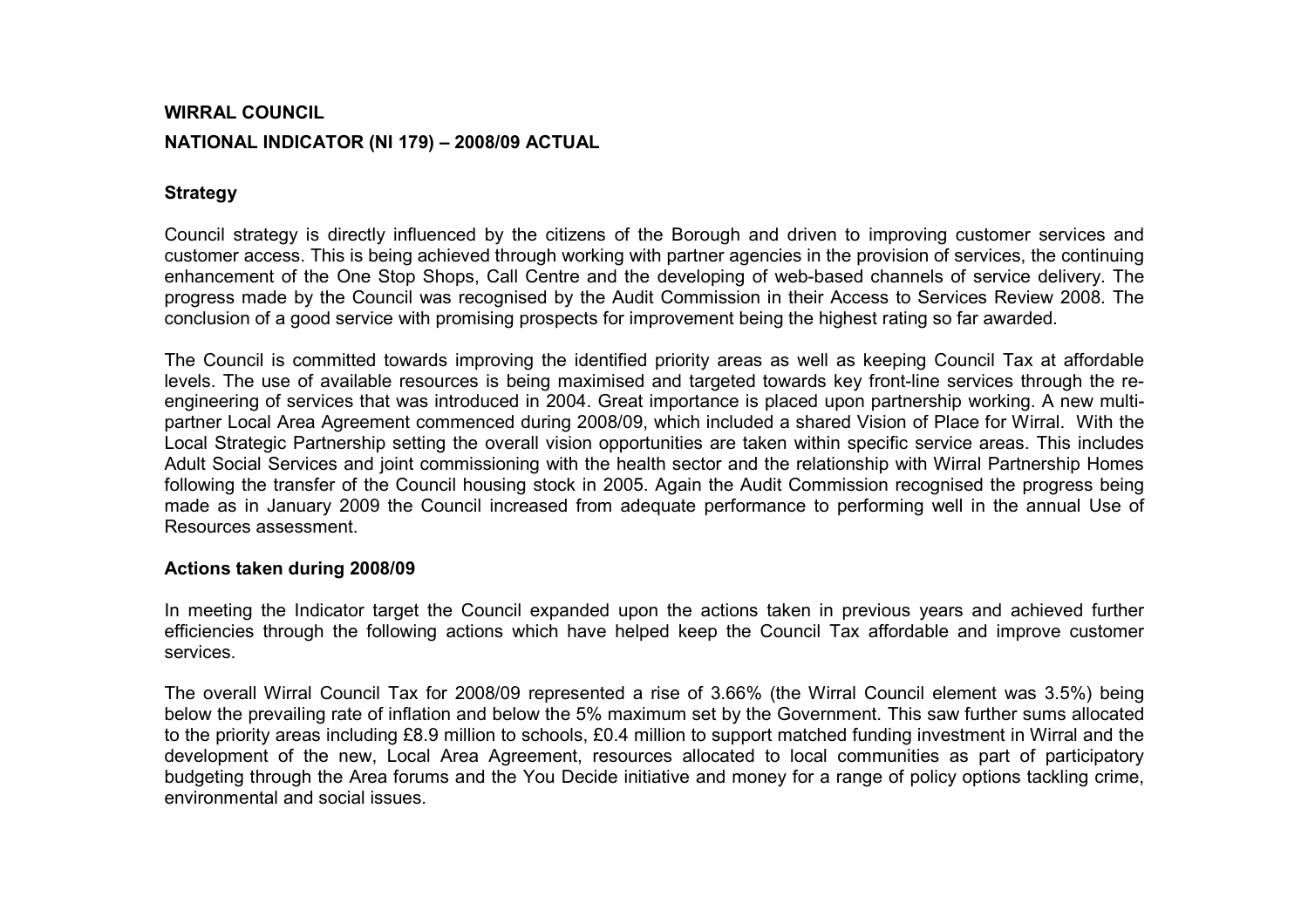Inflationary increases of 2% for pay, prices and contracts were built into the 2008/09 estimates. The agreed pay award was in excess of this figure and departments contained this additional sum within the budget allocated. Similarly a number of services such as waste and social care saw increases beyond the inflation provision resulting in the need to deliver efficiencies to maintain existing services within the resources allocated. The demands for care continue to grow from an increasingly elderly population, from increasing numbers with complex needs and for looked after children. The latter area received a consequential increase in referrals following high profile issues in other parts of the country. Whilst additional resources were input into all of these areas working with external agencies, particularly in respect of adults, delivered efficiencies to maintain services.

A series of cost reduction options totaling £13.4m were agreed as part of the 2008/09 budget although not all of these qualified under the 'efficiency' heading and the sums included reflect that. Included are the consequences of capital investment into Care Services that realise future revenue savings through a reduction in Out-of-Borough placements, the energy efficiency investment programme which whilst producing efficiencies also benefited the Council by off-setting the continued increases in energy prices and more specific Invest-to-Save schemes within Cultural Services. The Procurement Unit continued to support the delivery of efficiencies through purchasing that was enhanced with the implementation of IT changes and joint working across both Merseyside and the North West region.

Information received from both Merseytravel and the Merseyside Waste Disposal Authority regarding the apportionments to Wirral is incorporated although the final details are awaited.

The Council continues to secure benefits from the release of assets for disposal through asset management and also through pro-active risk and insurance claims management. The latter continued to produce significant savings in previous years with further reductions realised in 2008/09 in releasing both sums set-aside for potential claims as well as for annual premium costs.

Significant savings were made in the year from Treasury Management activities. Proactive management in this area of expertise resulted in savings from the virtual elimination of temporary borrowing costs. However whilst benefitting the Authority and Council Taxpayers many of the Treasury Management savings are not eligible for inclusion within the indicator. The Local Government Chronicle Awards 2008 saw the Council officer responsible receive the Investment Officer of the Year Award.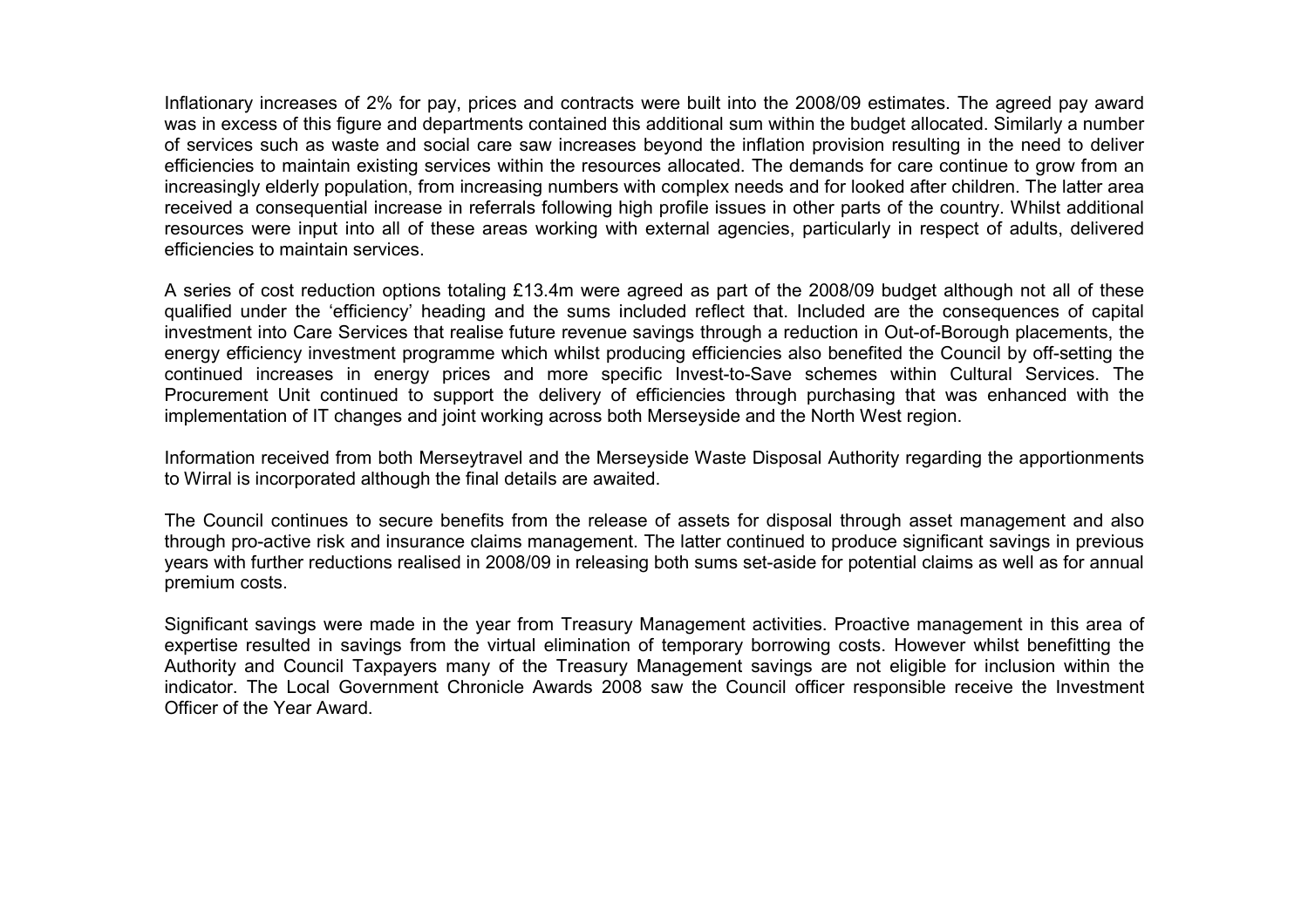| <b>Department</b><br>Area of expenditure | Value of ongoing cash-<br>releasing value for<br>money gains since the<br>start of 2008/09<br>(E)                                                                                                                                                                                                                                                                                                                                                                                                                                                                                                                                                                                                                                                                                                                                                                                                                                                                                                                                                                                                                                                                                                                                                                                                                                                                                                                                         | Further ongoing cash-<br>releasing value for<br>money gains achieved<br>in 2009/10<br>(E) | Further ongoing cash-<br>releasing value for<br>money gains achieved<br>in 2010/11<br>(E)                                                                                                                                                                                                                                                                                                                                                                                                                                                                                                                                                                                                      | <b>Cumulative ongoing</b><br>cash-releasing value for<br>money gains from<br>2008/09 to 2010/11<br>(E) |  |  |
|------------------------------------------|-------------------------------------------------------------------------------------------------------------------------------------------------------------------------------------------------------------------------------------------------------------------------------------------------------------------------------------------------------------------------------------------------------------------------------------------------------------------------------------------------------------------------------------------------------------------------------------------------------------------------------------------------------------------------------------------------------------------------------------------------------------------------------------------------------------------------------------------------------------------------------------------------------------------------------------------------------------------------------------------------------------------------------------------------------------------------------------------------------------------------------------------------------------------------------------------------------------------------------------------------------------------------------------------------------------------------------------------------------------------------------------------------------------------------------------------|-------------------------------------------------------------------------------------------|------------------------------------------------------------------------------------------------------------------------------------------------------------------------------------------------------------------------------------------------------------------------------------------------------------------------------------------------------------------------------------------------------------------------------------------------------------------------------------------------------------------------------------------------------------------------------------------------------------------------------------------------------------------------------------------------|--------------------------------------------------------------------------------------------------------|--|--|
| <b>Adult Social Services</b>             | 2,420,600                                                                                                                                                                                                                                                                                                                                                                                                                                                                                                                                                                                                                                                                                                                                                                                                                                                                                                                                                                                                                                                                                                                                                                                                                                                                                                                                                                                                                                 |                                                                                           |                                                                                                                                                                                                                                                                                                                                                                                                                                                                                                                                                                                                                                                                                                | 2,420,600                                                                                              |  |  |
|                                          | Key actions undertaken to achieve efficiency gain:<br>The continuing changes in the provision of domiciliary care achieved a net savings of £700,000<br>from the expansion of the home assessment and reablement team (HART) and a further<br>£500,000 from the take up of assistive technology care by 533 service users in the year.<br>The more efficient use of support services produced a further £400,000 of efficiencies by the<br>re-organisation of the finance and performance branch.<br>By working with the private sector gains of £130,000 from renegotiated care contracts were<br>achieved.<br>Reassessments and use of supported living arrangements rather than residential care produced<br>efficiencies of £250,000 which were complemented by a further £170,000 net saving through<br>re-provision from an in-house residential home to providing the service via the private sector.<br>The level of pay inflation built into the budget for 2008/09 an efficiency gain of £270,600.<br><b>Quality crosscheck notes:</b><br>Key areas where the time taken from referral to completed assessment increasing from 76.4%<br>in 2007/08 to 78% for 2008/09. People supported to live independently through Social Services<br>(Adults) reached 2,842 against target of 2,186. Carers receiving needs assessment or review<br>and a specific carers service, or advice and information 25.46% versus target of 18.0%. |                                                                                           |                                                                                                                                                                                                                                                                                                                                                                                                                                                                                                                                                                                                                                                                                                |                                                                                                        |  |  |
| <b>Children's and Young People</b>       | 2,068,700                                                                                                                                                                                                                                                                                                                                                                                                                                                                                                                                                                                                                                                                                                                                                                                                                                                                                                                                                                                                                                                                                                                                                                                                                                                                                                                                                                                                                                 |                                                                                           |                                                                                                                                                                                                                                                                                                                                                                                                                                                                                                                                                                                                                                                                                                | 2,068,700                                                                                              |  |  |
|                                          |                                                                                                                                                                                                                                                                                                                                                                                                                                                                                                                                                                                                                                                                                                                                                                                                                                                                                                                                                                                                                                                                                                                                                                                                                                                                                                                                                                                                                                           |                                                                                           | Key actions undertaken to achieve efficiency gain:<br>The reprovision of services through working with the private sector realized a transfer from in-<br>house provision which realized efficiencies of £525,000.<br>In terms of reviewing support the review of operational support and Family Support Teams<br>released efficiencies of £190,000 and £173,000 respectively whilst the rationalisation of the<br>planning and resources support service released a further £421,000. Reductions in admin<br>support and in contracts support allowed efficiencies of £119,100 to be achieved.<br>The reconfiguration of the behavioural review programme generated £200,000 of efficiencies, |                                                                                                        |  |  |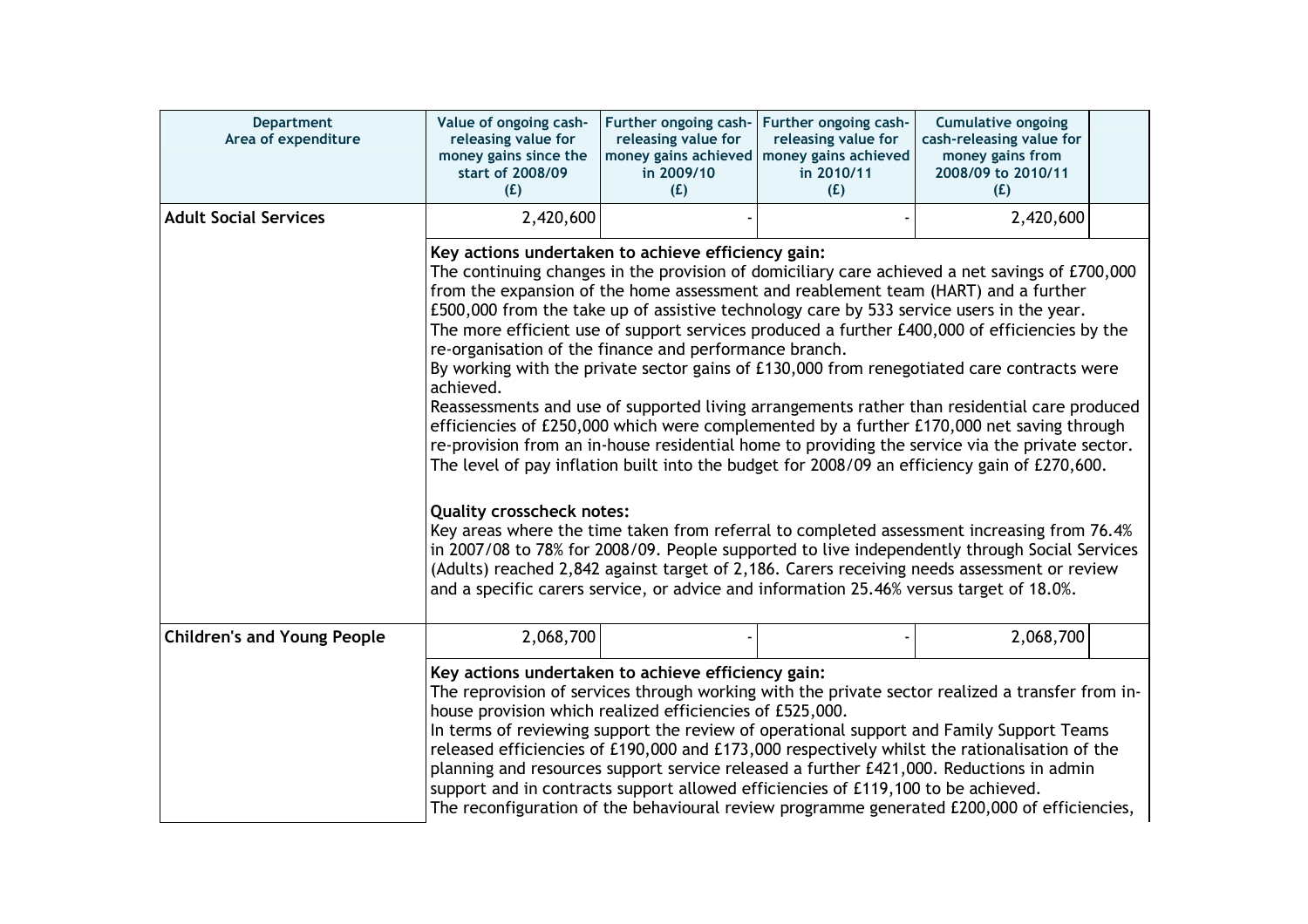|                                         | Re-organising Youth offending services provided an additional £70,000 and a review of Social<br>Welfare and play services commissioning provided savings of £123,000.<br>The level of pay inflation built into the budget for 2008/09 an efficiency gain of £247,600.<br><b>Quality crosscheck notes:</b><br>The progress made in transferring looked after children from the most expensive care through<br>to lesser costing care continued. However, events elsewhere in the country in the latter part<br>of the year resulted in an additional number of referrals such that the progress made was not<br>sustained to the year-end.                                                                                                                                                                                |  |  |           |  |  |
|-----------------------------------------|--------------------------------------------------------------------------------------------------------------------------------------------------------------------------------------------------------------------------------------------------------------------------------------------------------------------------------------------------------------------------------------------------------------------------------------------------------------------------------------------------------------------------------------------------------------------------------------------------------------------------------------------------------------------------------------------------------------------------------------------------------------------------------------------------------------------------|--|--|-----------|--|--|
|                                         |                                                                                                                                                                                                                                                                                                                                                                                                                                                                                                                                                                                                                                                                                                                                                                                                                          |  |  |           |  |  |
| <b>Regeneration (including Culture)</b> | 284,700                                                                                                                                                                                                                                                                                                                                                                                                                                                                                                                                                                                                                                                                                                                                                                                                                  |  |  | 284,700   |  |  |
|                                         | Key actions undertaken to achieve efficiency gain:<br>A number of efficiencies within this area are not eligible under the criteria as they involve<br>either reductions in service provision, increases in income or the use of grant income from<br>other public bodies.<br>Efficiencies were obtained by better use of IT $(E28,700)$ , a review of the finance function<br>(£27,500) and the reorganization of supported housing (£14,300)<br>The level of pay inflation built into the budget for 2008/09 an efficiency gain of £214,200.<br><b>Quality crosscheck notes:</b><br>The year saw the refurbished Oval sports Centre and the new Floral Pavilion Theatre $\hat{a}$<br>Conference Centre opened with the latter winning a Best practice a ward at the Northwest<br>Regional Construction Awards in 2009. |  |  |           |  |  |
| <b>Technical Services</b>               | 1,105,000                                                                                                                                                                                                                                                                                                                                                                                                                                                                                                                                                                                                                                                                                                                                                                                                                |  |  | 1,105,000 |  |  |
|                                         | Key actions undertaken to achieve efficiency gain:<br>The Environmental Streetscene Services contract which commenced in August 2006 continues<br>to be further progressed through close working with the appointed contractor. A review of the<br>waste contract and of contractual management released £186,600 whilst recycling rates<br>continued to improve. The limited inflation awarded to the waste contract meant that<br>efficiencies of £257,200 were generated to maintain the service level.<br>Reviews of highways maintenance produced efficiencies of £358,000, whilst the ongoing<br>rationalization of support services and administration processes through the use of IT<br>contributed a further £80,000.                                                                                          |  |  |           |  |  |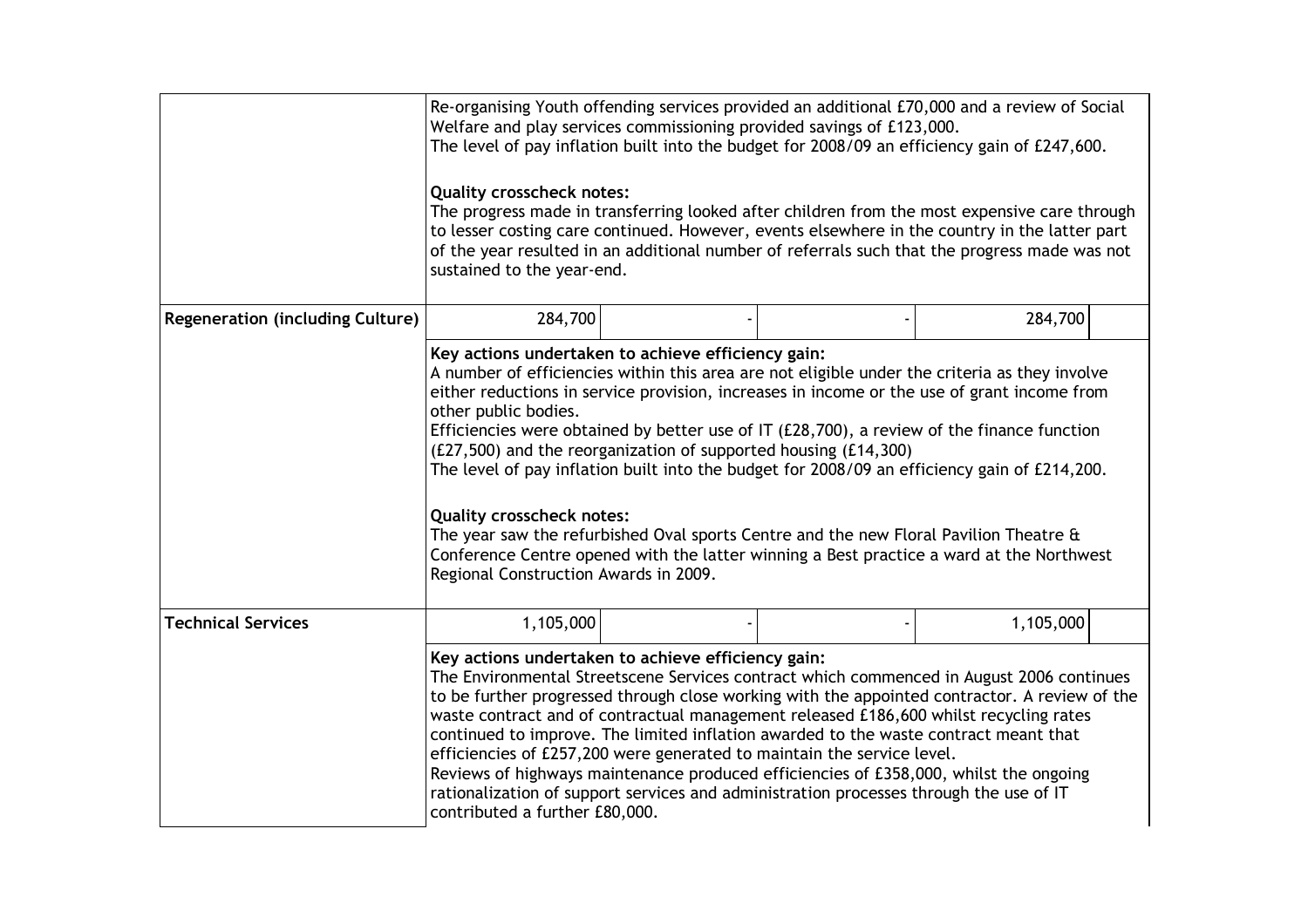|                                                            | Reviews of traffic management, health and safety and building and control functions released<br>efficiencies of £115,000. Extensions to streetscene contracts and energy conservation<br>initiatives provided a further £35,000 of efficiencies.<br>The level of pay inflation built into the budget for 2008/09 an efficiency gain of £73,200.<br><b>Quality crosscheck notes:</b><br>The % of household waste sent for recycling increased from 20.8% in 2007/08 to 22.6% in<br>2008/09. In terms of highways he number of killed or seriously injured road casualties<br>decreased from 171 in 2007/08 to 145 in 2008/09                                                                                                                                                                                                                                       |  |  |           |  |
|------------------------------------------------------------|-------------------------------------------------------------------------------------------------------------------------------------------------------------------------------------------------------------------------------------------------------------------------------------------------------------------------------------------------------------------------------------------------------------------------------------------------------------------------------------------------------------------------------------------------------------------------------------------------------------------------------------------------------------------------------------------------------------------------------------------------------------------------------------------------------------------------------------------------------------------|--|--|-----------|--|
| Corporate Services, Law, HR and<br><b>Asset Management</b> | 392,500                                                                                                                                                                                                                                                                                                                                                                                                                                                                                                                                                                                                                                                                                                                                                                                                                                                           |  |  | 392,500   |  |
|                                                            | Key actions undertaken to achieve efficiency gain:<br>Essentially around support a series of reviews were undertaken within Corporate Services to<br>achieve efficiencies. These included the areas of strategic development staffing (£75,000),<br>restructuring administration functions (£60,000), a similar exercise reviewing central services<br>(E50,000).<br>A restructuring the tourism and marketing and transformational change functions released<br>£60,000 and £30,000 respectively whilst changes to the management and operation of legal<br>and democratic services released a further £40,000.<br>The level of pay inflation built into the budget for 2008/09 an efficiency gain of £77,500.<br><b>Quality crosscheck notes:</b><br>The nature of these areas is essentially the provision of 'back-office' support to front-line<br>services. |  |  |           |  |
| <b>Finance Department</b>                                  | 1,550,400                                                                                                                                                                                                                                                                                                                                                                                                                                                                                                                                                                                                                                                                                                                                                                                                                                                         |  |  | 1,550,400 |  |
|                                                            | Key actions undertaken to achieve efficiency gain:<br>The continuing review of Housing and Council Tax functions and improvements in controls<br>resulted in efficiencies of £600,000.<br>The creation of the Corporate IT Unit was further developed through increased integration and<br>this resulted in £100,000 of savings. As the IT investment of previous years is developed<br>additional benefits are achieved and the benefit of integrated systems provided further cash<br>releasing efficiencies of £380,000 through reduced staffing and contract costs. A further<br>£200,000 was achieved through systems support and new technology savings and £80,000 from                                                                                                                                                                                    |  |  |           |  |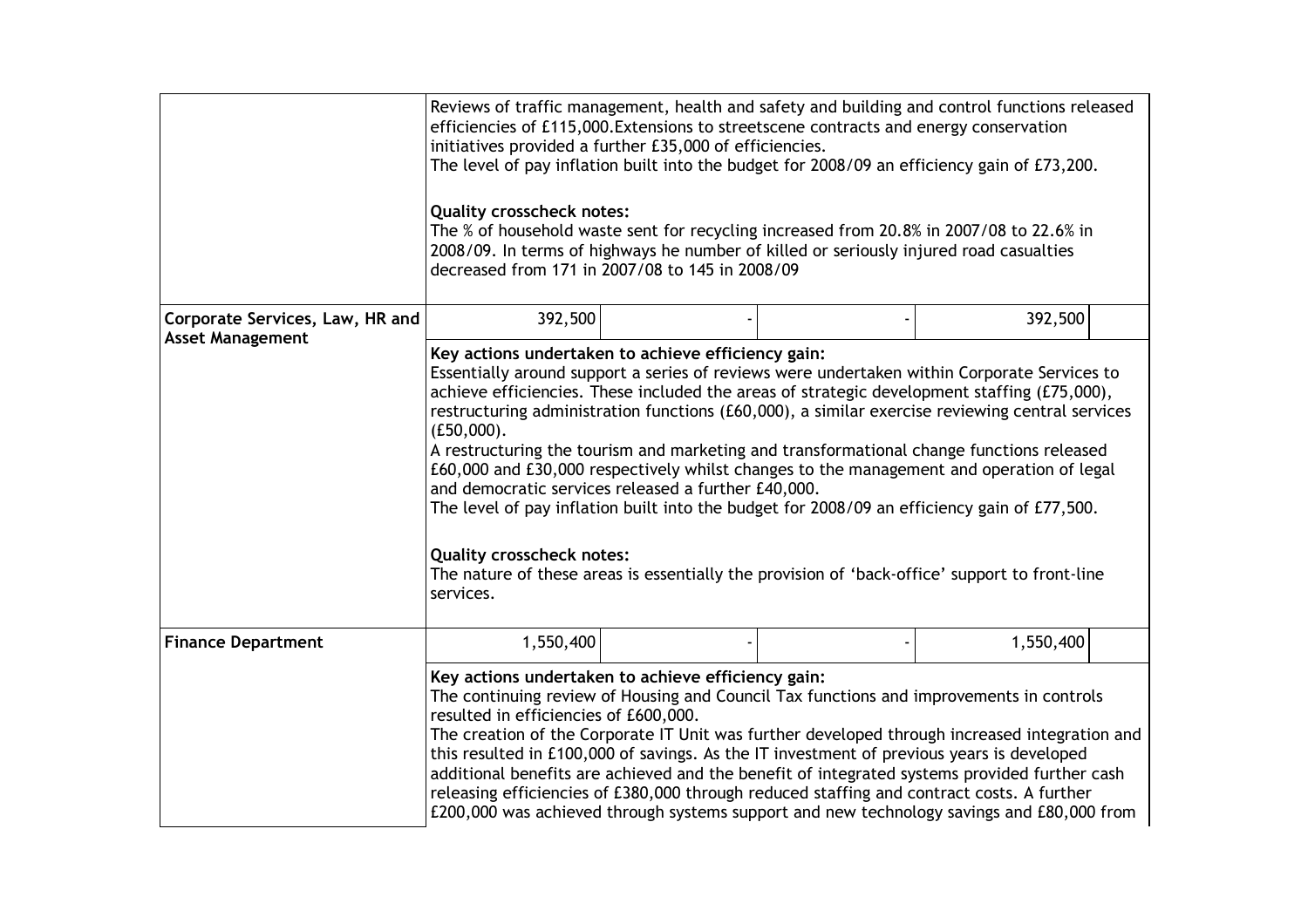|                                        | reductions in call centre staffing.<br>The content of the Corporate Procurement Strategy remains under annual review and the<br>Procurement Unit continues to support departments in the delivery of efficiencies. This<br>includes the use of e-auctions and the national solution operated by the Office of Government<br><b>Commerce Buying Solutions.</b><br>The level of pay inflation built into the budget for 2008/09 an efficiency gain of £190,400.<br><b>Quality crosscheck notes:</b><br>Despite the economic downturn Council Tax collection continued to improve with the 2008/09<br>rate of 96.7% slightly above the 2007/08 rate of 96.6%. The Audit Commission review of Access<br>to Services rated the Council as good with promising prospects for improvement whilst their<br>annual assessment of Use of Resources saw an improvement to performing well from adequate<br>performance.                                                                                                                                                                                                                                                                       |  |  |         |  |  |
|----------------------------------------|------------------------------------------------------------------------------------------------------------------------------------------------------------------------------------------------------------------------------------------------------------------------------------------------------------------------------------------------------------------------------------------------------------------------------------------------------------------------------------------------------------------------------------------------------------------------------------------------------------------------------------------------------------------------------------------------------------------------------------------------------------------------------------------------------------------------------------------------------------------------------------------------------------------------------------------------------------------------------------------------------------------------------------------------------------------------------------------------------------------------------------------------------------------------------------|--|--|---------|--|--|
| <b>Miscellaneous</b>                   | 746,300                                                                                                                                                                                                                                                                                                                                                                                                                                                                                                                                                                                                                                                                                                                                                                                                                                                                                                                                                                                                                                                                                                                                                                            |  |  | 746,300 |  |  |
|                                        | Key actions undertaken to achieve efficiency gain:<br>Further improvements in the cash flow forecasting resulted in a permanent reduction in the<br>resources allocated towards the need for temporary borrowing allowing efficiencies to be<br>delivered and re-invested into other services. A total of £550,000 being made available.<br>The proactive approach to insurance and claims management produced further efficiencies.<br>The property insurance retendering produced like for like savings of £101,800. This was then<br>reinvested to provide increased coverage of areas previously not catered for such as flood<br>damage from burst pipes.<br>The year saw an increased focus on the management of the asset base which will deliver<br>substantial efficiencies in future years. During 2008/09 the sale of surplus assets generated<br>capital receipts of £1.8 million. Equating this to the cash flow savings this amounts to £94,500.<br><b>Quality crosscheck notes:</b><br>The improvements in Treasury Management received external recognition by the Local<br>Government Chronicle as Wirral received the investment Officer of the Year Award 2008. |  |  |         |  |  |
| Merseyside Waste Disposal<br>Authority | 0                                                                                                                                                                                                                                                                                                                                                                                                                                                                                                                                                                                                                                                                                                                                                                                                                                                                                                                                                                                                                                                                                                                                                                                  |  |  | 0       |  |  |
|                                        | Key actions undertaken to achieve efficiency gain:<br>The efficiency information is awaited from Merseyside Waste Disposal Authority.                                                                                                                                                                                                                                                                                                                                                                                                                                                                                                                                                                                                                                                                                                                                                                                                                                                                                                                                                                                                                                              |  |  |         |  |  |